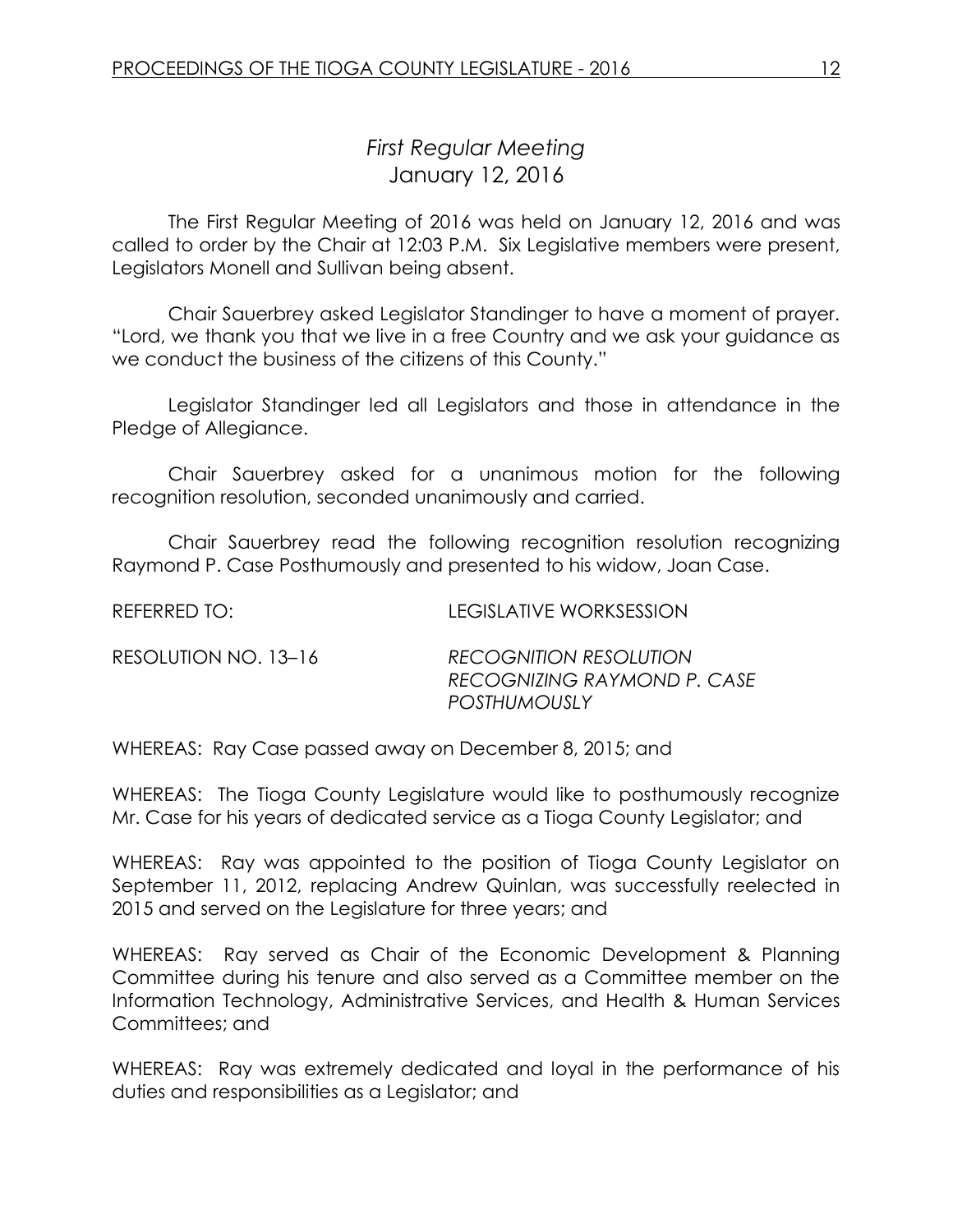WHEREAS: Ray is survived by his wife Joan and their blended family of 7 children and 15 grandchildren; now therefore be it

RESOLVED: That the Tioga County Legislature, on its own behalf, as well as on behalf of the citizens of Tioga County, express sincere gratitude and recognize Ray Case posthumously for his years of dedicated service to Tioga County as a Tioga County Legislator; and be it further

RESOLVED: That this resolution be spread upon the minutes of this meeting and a certified copy be presented to the family of Ray Case.

### ROLL CALL VOTE

Unanimously Yes – Legislators Standinger, Weston, Hollenbeck, Huttleston, Sauerbrey and Roberts.

No – None.

Absent – Legislators Monell and Sullivan.

RESOLUTION ADOPTED UNANIMOUSLY.

Chair Sauerbrey spoke. "Ray was Deputy Chair and helped me in making a lot of decisions, which I appreciate very much."

Aaron Gowan, Treasurer of the Industrial Development Agency (IDA) read and presented a recognition resolution regarding Raymond P. Case to his widow, Joan Case.

"I am a member of the Tioga County IDA and I served with Ray Case, and I would like to read a resolution from the Tioga County IDA.

"Resolution recognizing Raymond P. Case's dedicated service to Tioga County.

"WHEREAS: Raymond P. Case was appointed to the position of Board Member of the Tioga County Industrial Development Agency on March 1, 2014; and

"WHEREAS: Raymond P. Case faithfully volunteered his time and was dedicated and loyal in the performance of his duties and responsibilities, thereby earning the respect of his colleagues and peers throughout Tioga County; and

"WHEREAS: Raymond P. Case passed away on December 8, 2015 while serving on the Tioga County Industrial Development Agency Board of Directors; therefore be it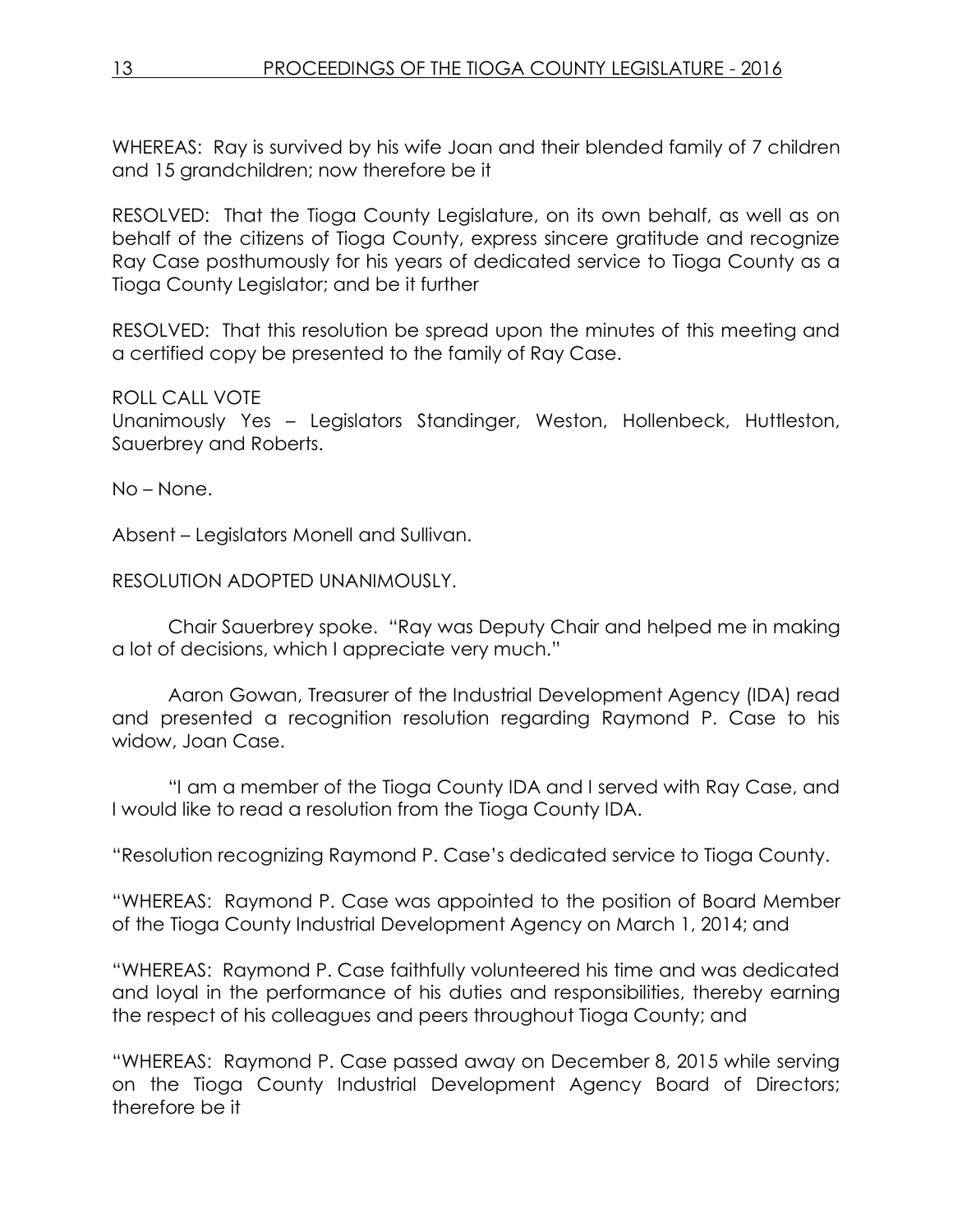"RESOLVED: That the Tioga County Industrial Development Agency Board of Directors on its own behalf as well as on the behalf of the citizens of Tioga County express sincere gratitude to Raymond P. Case for his dedicated and loyal service to the residents of Tioga County; and be it further

"RESOLVED: That this resolution be spread upon the minutes of this meeting and a certified copy be presented to Ray Case's family and loving wife Joan Case.

"I want to personally thank Joan for having been able to sit by Ray for a couple of years, I enjoyed it. He was a great guy."

Joan Case spoke. "Thank you. He was so proud of this community. He would be so pleased. Thanks."

Betsy Knapp of the Employee Recognition Committee presented the Employee of the year 2015 to William Ostrander, GIS Manager.

"I serve on the Employee Recognition Committee and I have the privilege of honoring our Tioga County Employee of the year for 2015, Bill Ostrander. First we would like to thank the Legislature for continuing their support of our program.

"I have a little bio on Bill. Congratulations Bill, GIS Manager for being selected Tioga County Employee of the year for 2015. Bill Ostrander began his career with Tioga County on July 16, 2007 as the County's Geographic Information Systems Manager. As Tioga County's GIS Manager, Bill is responsible for the collection of digital geographic information, which can be used for making complex interactive maps. Map making and usage has always been a critical component of many departments throughout the County and in the last 10 years digital mapping tools have become prevalent. Deploying them effectively requires someone with skilled in both the tools themselves and how they can be used to solve the myriad of problems different departments face. In this capacity, Bill has proven to be an invaluable resource for nearly all county departments, findings ways in which the county's investments in these tools provide more effective and efficient ways to manage information. His efforts have saved the county in both time and dollars, and provide resources for decision making at many levels in the community.

"Through these efforts, Bill has made Tioga County a leader in GIS capabilities in New York. Bill is also generous with his knowledge, assisting neighboring communities and counties in their efforts to set up and use their tools as effectively as Tioga does. Bill lives in Elmira with his wife Joan. He is an active bird watcher and has participated in numerous bird counts. It is not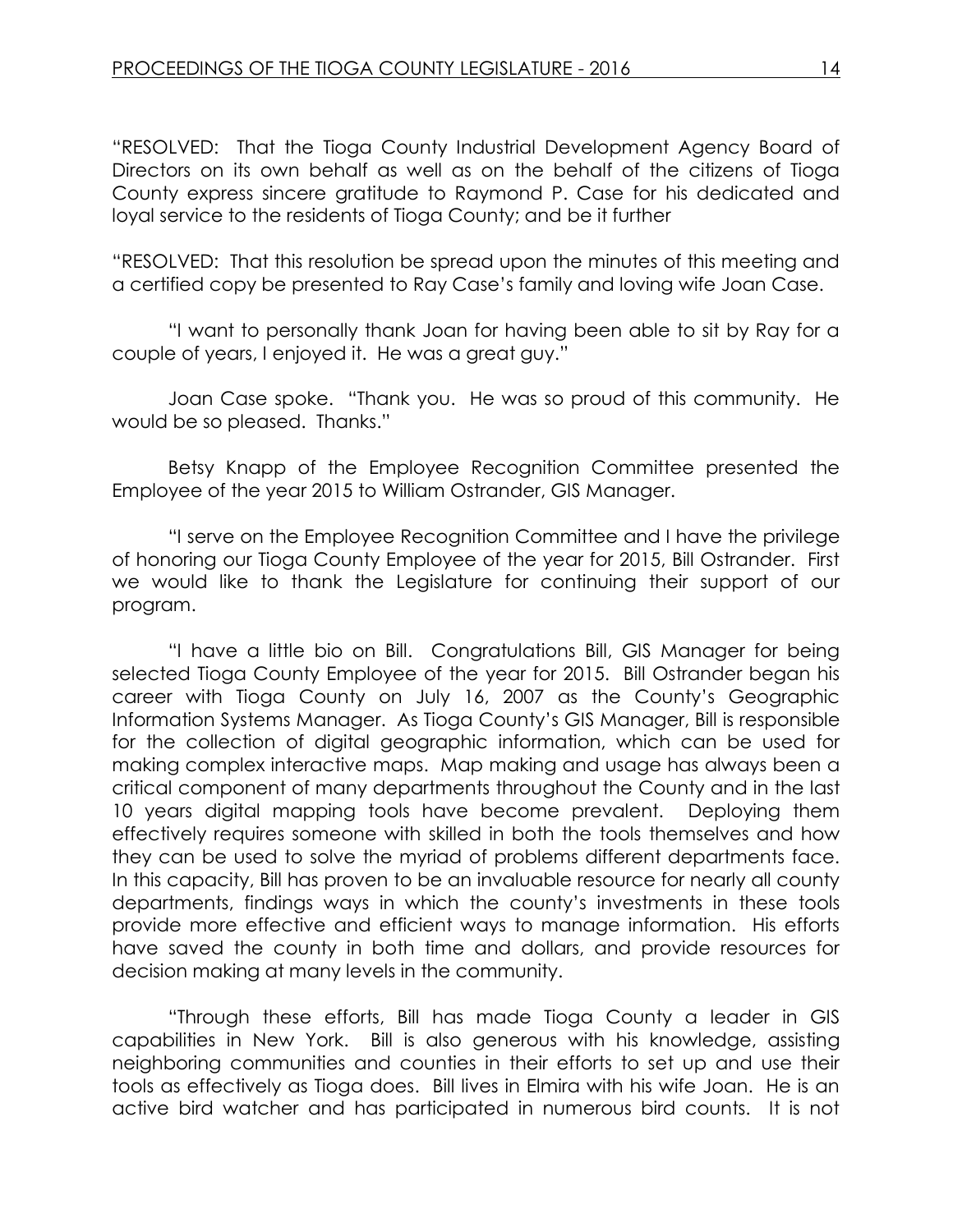unusual for Bill to travel to different States to go on bird hikes or birding expeditions. Bill and Joan also like spending time at their family farm in Pennsylvania."

Doug Camin, Information Technology Director spoke. "Bill I just want to take a moment to say congratulations and thank you for your efforts and commitment to the County, and the work that you do. The award is well deserved and well earned."

Bill Ostrander spoke. "I said my flowery speech last month, but I do want to thank again the Legislature for all their support, for my Supervisor. Both the past and present Supervisors have been very supportive. All of the people in the IT Department that I work with, my co-workers and all the other departments I get to work with. I am just having fun here and getting paid, so that is great. I also want to thank the Employee Recognition Committee because they do a lot of work to keep this program going and make the selections, and make those difficult choices, and I am going to experience that. I am getting involved with that committee tomorrow."

Chair Sauerbrey spoke. "I just wanted to add Bill, Loretta was going to be here to speak on your behalf, but she was called out. Everybody loves Bill, the work that you do, and we hope that you will continue and stay with us a very long time. Thanks Bill."

Legislator Standinger read and presented the following Proclamation regarding National Radon Action Month to Lisa McCafferty, Public Health Director.

### County of Tioga EXECUTIVE PROCLAMATION

WHEREAS: Radon is a naturally-occurring, colorless and odorless radioactive gas that is the second leading cause of lung cancer in the United States, and the leading cause of lung cancer among nonsmokers; and

WHEREAS: One in fifteen homes across the United States has elevated radon levels; and

WHEREAS: New Yorkers are encouraged to protect their families from the serious health risks associated with radon by taking measures to reduce elevated radon levels if found in their homes; and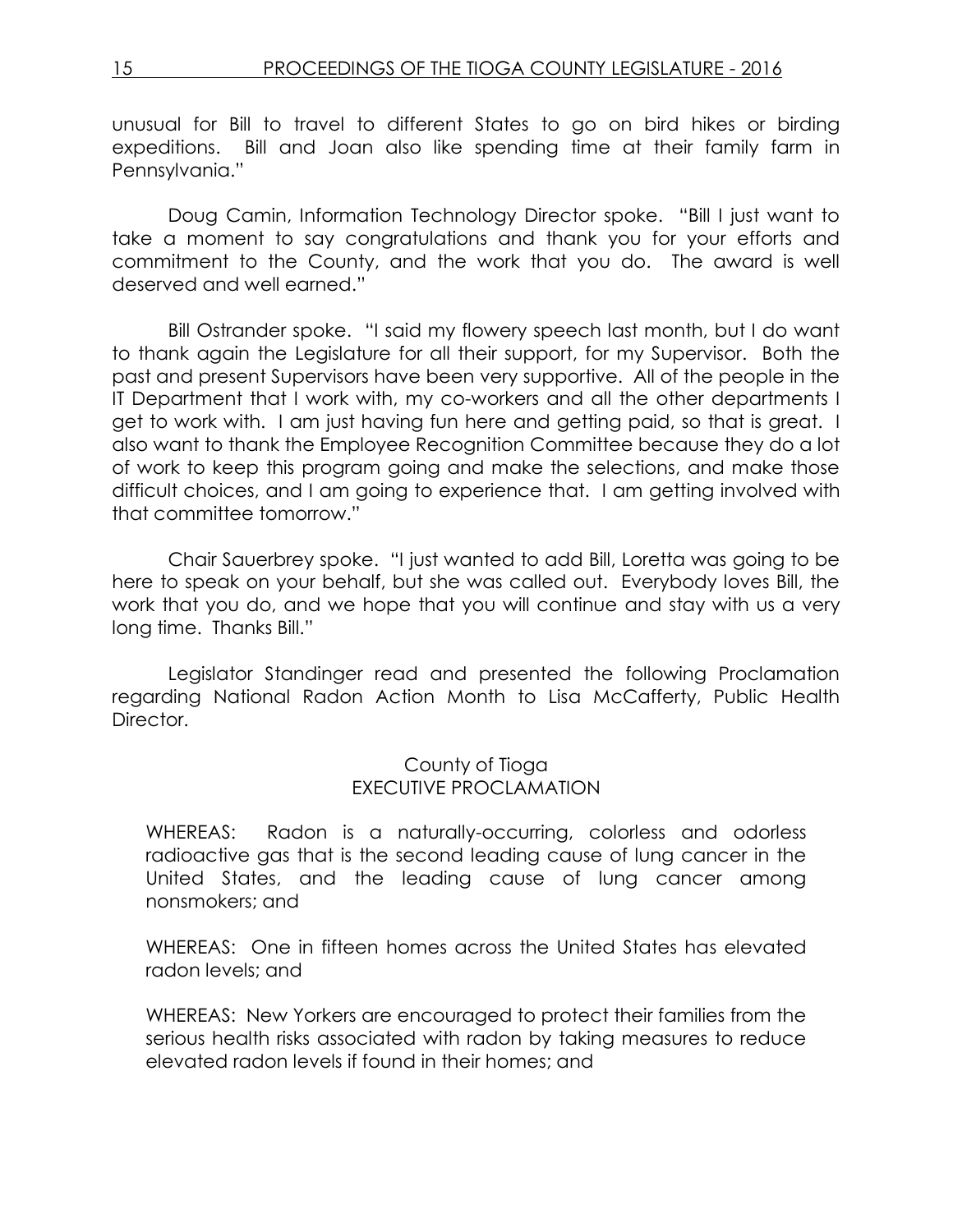WHEREAS**:** Inexpensive at-home radon test kits easily test for the naturally occurring, colorless, odorless radioactive gas; and

WHEREAS: the Tioga County Department of Public Health's Healthy Neighborhoods Program offers outreach and educational efforts to help combat the lung cancer risk posed by elevated levels of indoor radon gas; and

WHEREAS: National Radon Action Month is an opportunity to educate individuals on the available measure to reduce radon; therefore

THE TIOGA COUNTY LEGISLATURE, County of Tioga, does hereby proclaim the month of January 2016 as

NATIONAL RADON ACTION MONTH

and urges all residents to take steps to have their homes tested for radon and educate themselves, their families, and the community about the dangers of radon gas.

Lisa McCafferty, Public Health Director spoke. I just want to thank the Legislature for this declaration. It is very important because in Public Health we think in terms of prevention and return on investment, and the return on investment for radon exposure is significant, so it is well worth it for everyone especially in the Eastern states like New York to have just a simple little radon test done in their home, and you would be amazed at what it can do for you in long term effects and savings for everybody in terms of healthcare costs and just society. Thank you very much."

There was no privilege of the floor.

Legislator Weston made a motion to approve the minutes of December 15, 2015, seconded by Legislator Hollenbeck, and carried.

Chair Sauerbrey made the following appointment to Cornell Cooperative Extension for a one year term for 2016.

Legislator William Standinger

Chair Sauerbrey made the following appointment to the Information Technology Steering Committee effective January 13, 2015:

Public Health Representative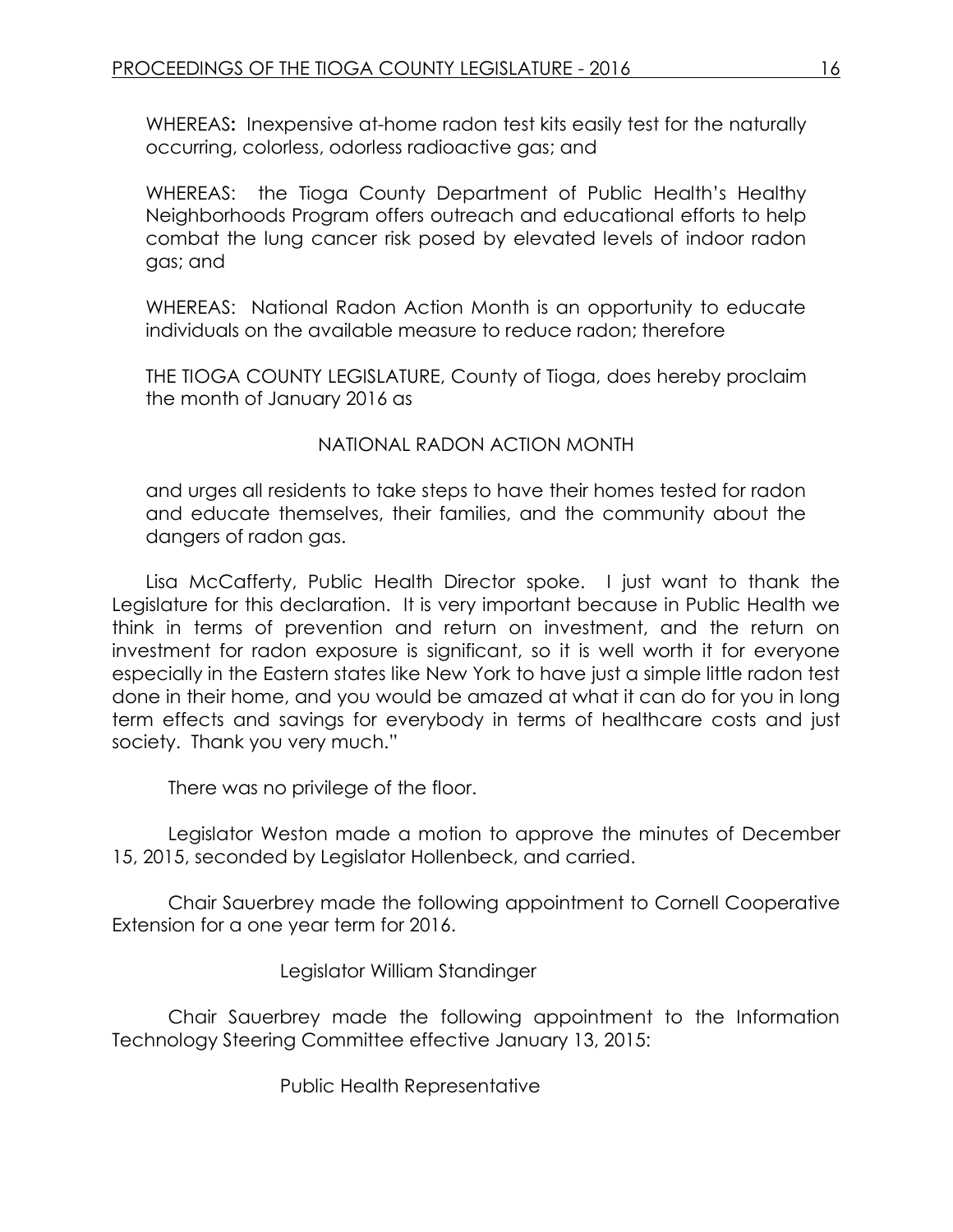17 PROCEEDINGS OF THE TIOGA COUNTY LEGISLATURE - 2016

Chair Sauerbrey announced the 2016 Standing Committees. "Regarding Standing Committees of 2016, I have made some decisions and some changes to those committees. They are the following: Dale Weston will be taking over Chairmanship of Economic Development & Planning. Tracy Monell will head the Finance Committee. Ed Hollenbeck will be the Chair of Personnel. There will be further changes as we go, but that will come after we have secured a new Legislator."

### *STANDING COMMITTEES OF THE COUNTY LEGISLATURE OF THE COUNTY OF TIOGA FOR 2016*

|                                                                               | Chairman          |                 |               |               |
|-------------------------------------------------------------------------------|-------------------|-----------------|---------------|---------------|
| 1. County Clerk,<br>Historian,<br><b>Real Property</b><br>Veterans/Elections, | <b>Huttleston</b> | Sullivan        | <b>VACANT</b> | Standinger    |
| 2. Economic<br>Development/<br>Planning/Tourism/<br>Agriculture               | Weston            | Roberts         | Hollenbeck    | <b>VACANT</b> |
| 3. Finance/Legal &<br>Safety                                                  | <b>Monell</b>     | All Legislators |               |               |
| 4. Information<br>Technology                                                  | Sullivan          | <b>VACANT</b>   | Monell        | Huttleston    |
| 5. Legislative<br>Worksessions/<br>Legislative support                        | Sauerbrey         | All Legislators |               |               |
| 6. Health & Human<br>Services                                                 | Standinger        | Sullivan        | <b>VACANT</b> | Monell        |
| 7. Public Safety/<br>Probation & DWI                                          | Weston            | Hollenbeck      | Roberts       | Standinger    |
| 8. Public Works/<br>Capital Projects                                          | <b>Roberts</b>    | Sullivan        | Huttleston    | Weston        |
| 9. Personnel/ADA                                                              | <b>Hollenbeck</b> | <b>VACANT</b>   | Weston        | Standinger    |

Chair Sauerbrey stated that all Legislative Committees met this month and the minutes are or will be on file with the Clerk of the Legislature.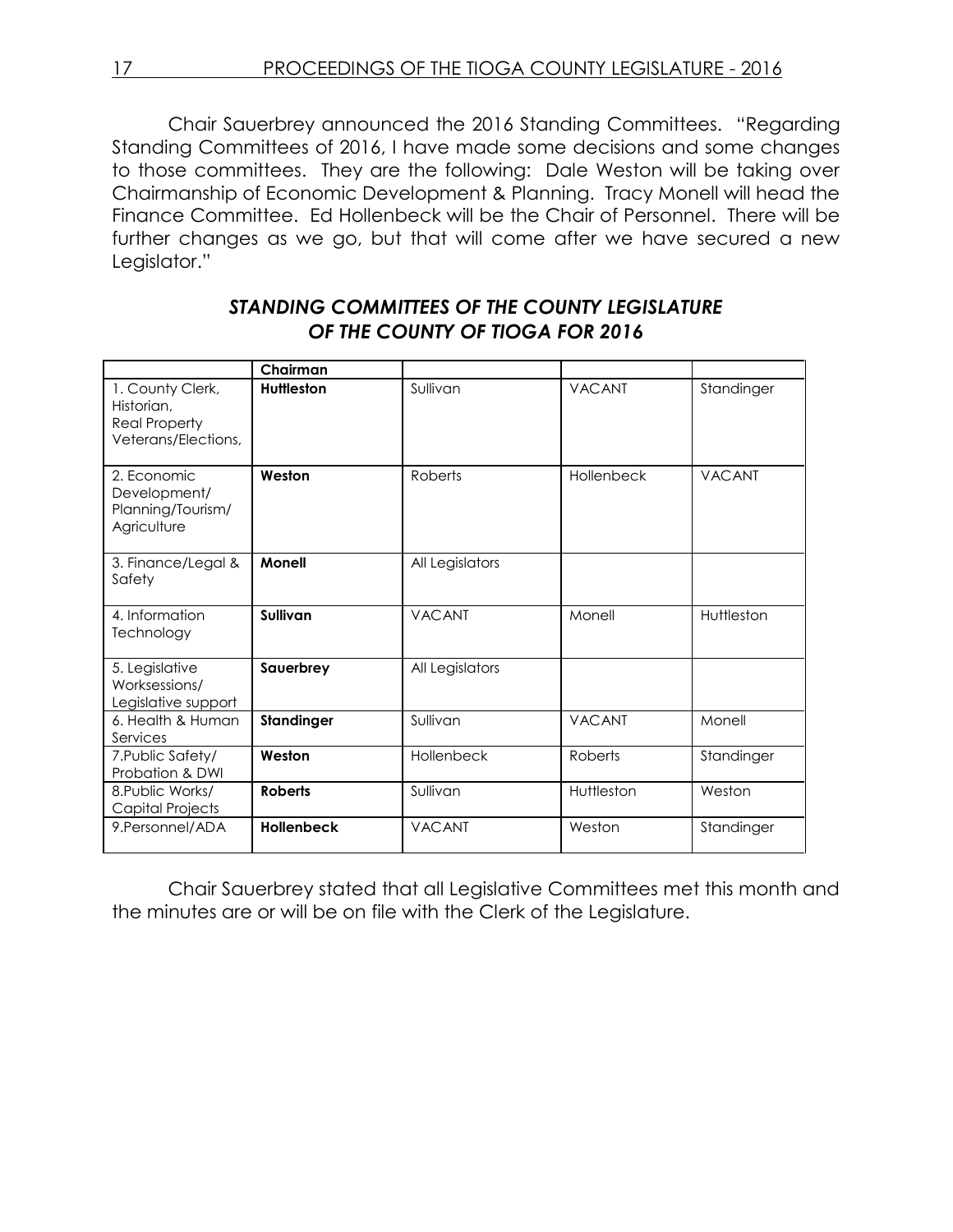Legislator Hollenbeck moved for the adoption of the following resolution, seconded by Legislator Standinger.

| REFERRED TO:         | LEGISLATIVE WORKSESSION |
|----------------------|-------------------------|
| RESOLUTION NO. 14-16 | <b>APPOINT MEMBERS</b>  |

| N NO. 14–16 | APPOINT MEMBERS  |
|-------------|------------------|
|             | FISH & WILDLIFE  |
|             | MANAGEMENT BOARD |

WHEREAS: The Board terms for Elected Official Representative and Sportsman Member on the Fish & Wildlife Management Board have expired; and

WHEREAS: Dale Weston, Tioga County Legislator has expressed an interest to continue to serve as the Elected Official Representative to the Fish and Wildlife Management Board; and

WHEREAS: William J. Woods, Jr. has expressed an interest to continue to serve as the Sportsman Member to the Fish and Wildlife Management Board; therefore be it

RESOLVED: That Dale Weston, Tioga County Legislator, be appointed as the Elected Official Representative to the Fish and Wildlife Management Board for a two-year term through December 31, 2017 and William J. Woods, Jr. be appointed as the Sportsman Member to the Fish and Wildlife Management Board for a two-year term through December 31, 2017.

ROLL CALL VOTE

Yes – Legislators Standinger, Weston, Hollenbeck, Huttleston, Sauerbrey and Roberts.

No – None.

Absent – Legislators Monell and Sullivan.

RESOLUTION ADOPTED.

Legislator Weston moved for the adoption of the following resolution, seconded by Legislator Hollenbeck.

REFERRED TO: ED&P COMMITTEE

RESOLUTION NO. 15-16 *APPOINT MEMBER TO THE TIOGA COUNTY INDUSTRIAL DEVELOPMENT AGENCY (TCIDA)*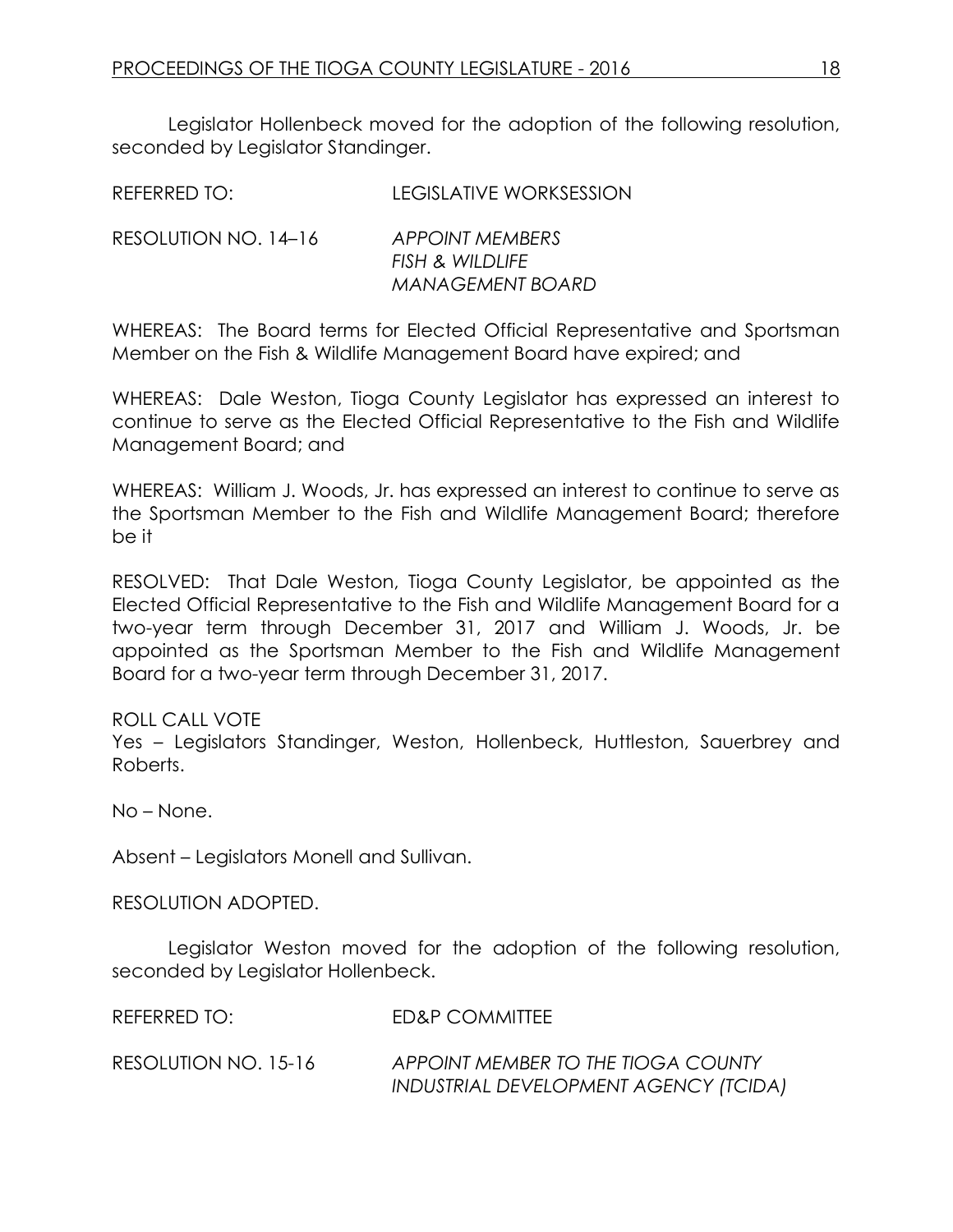WHEREAS: Pursuant to §856(2) of the General Municipal Law the members of the Tioga County Industrial Development Agency (TCIDA) serve at the pleasure of the Legislature without a term until they either resign or are replaced by the Legislature; and

WHEREAS: The Legislature feels that it is important to have legislative representation on the IDA Board; and

WHEREAS: With the passing of Legislator Case there is now a vacancy on the Tioga County Industrial Development Board of Directors; and

WHEREAS: Legislator Sauerbrey has expressed a desire to serve on the Tioga County Industrial Development Board of Directors; therefore be it

RESOLVED: That Legislator Sauerbrey be and hereby is appointed to the Tioga County Industrial Development Board of Directors in place of Legislator Case effective January 13, 2016.

ROLL CALL VOTE Yes – Legislators Standinger, Weston, Hollenbeck, Huttleston, Sauerbrey and Roberts.

No – None.

Absent – Legislators Monell and Sullivan

RESOLUTION ADOPTED.

Legislator Hollenbeck moved for the adoption of the following resolution, seconded by Legislator Standinger.

| REFERRED TO:         | <b>FINANCE COMMITTEE</b> |
|----------------------|--------------------------|
| RESOLUTION NO. 16-16 | ERRONEOUS ASSESSMENT     |
|                      | TOWN OF OWEGO            |

WHEREAS: An application for corrected tax roll for property No. 12265, assessed to Mark & Amy Stromberg on the 2016 tax roll of the Town of Owego indicates that a SCAR decision reducing the assessment from \$109,200 to \$67,500 was not received in time to change the assessment before tax rolls and bills were printed; be it therefore

RESOLVED: That a new 2016 tax bill be issued by the Town of Owego Tax Collector to Mark & Amy Stromberg for property no. 12265 as follows: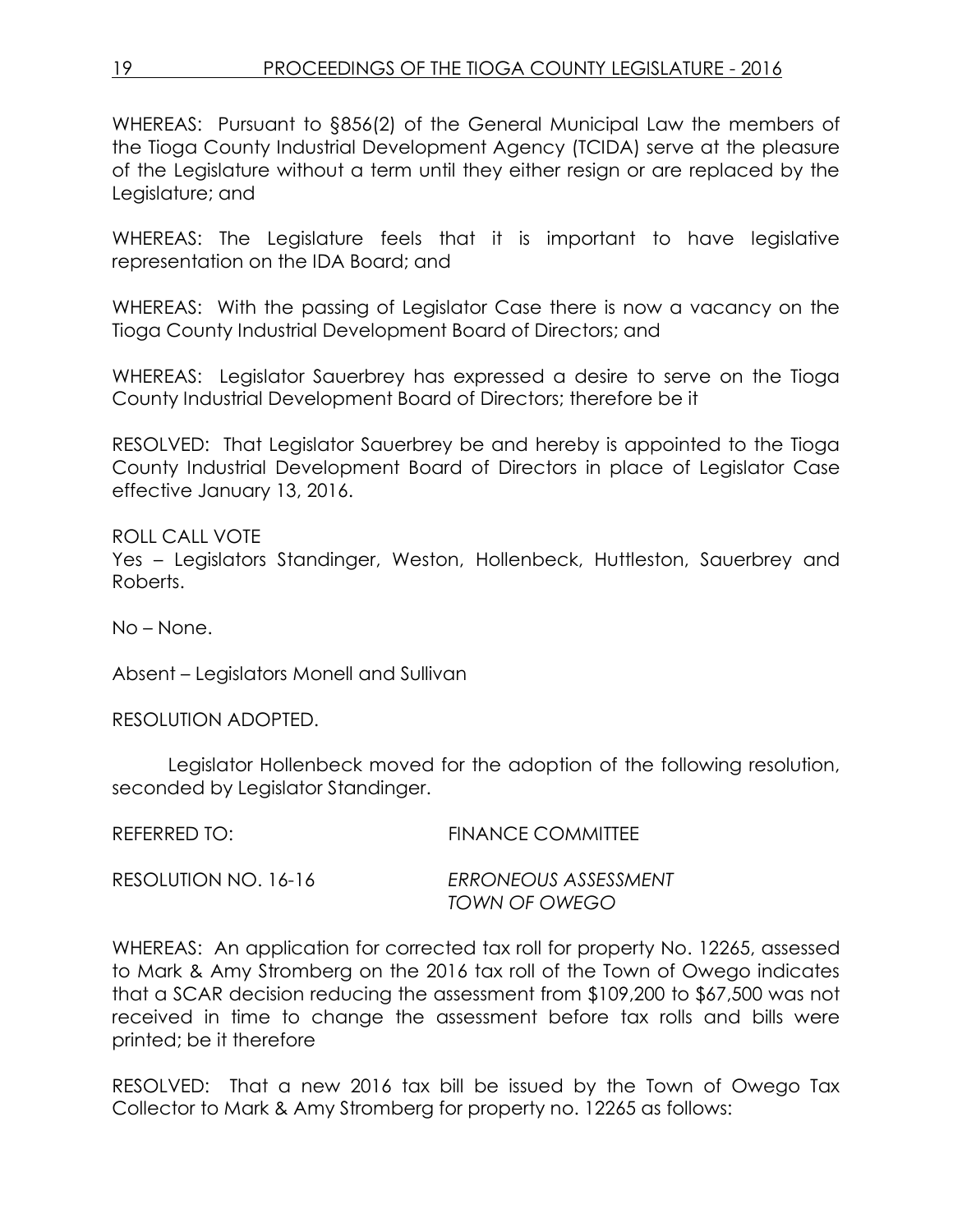|            | Bill Property #12265 | NEW Bill Property #12265 |
|------------|----------------------|--------------------------|
| County     | 1,224.56             | 756.94                   |
| Recycle    | 56.57                | 34.97                    |
| Townwide   | 116.21               | 71.83                    |
| Part Town  | 312.57               | 193.21                   |
| Owego Fire | 239.85               | 148.26                   |
|            | \$1,949.76           | \$1,205.21               |

RESOLVED: That the erroneous town tax of \$163.74 be charged back to the Town of Owego; and the erroneous fire tax of \$91.59 be charged back to the Owego Fire District; and be it further

RESOLVED: That the erroneous solid waste tax of \$21.60 be charged back to the Solid Waste Fund; and be it further

RESOLVED: That the erroneous county tax of \$467.62 be charged to the proper accounts in the records of the County Treasurer.

### ROLL CALL VOTE

Yes – Legislators Standinger, Weston, Hollenbeck, Huttleston, Sauerbrey and Roberts.

No – None.

Absent – Legislators Monell and Sullivan

RESOLUTION ADOPTED.

Legislator Roberts moved for the adoption of the following resolution, seconded by Legislator Standinger.

REFERRED TO: PUBLIC WORKS

RESOLUTION NO. 17-16 *CALLING ON THE STATE OF NEW YORK TO RESTORE FUNDING PARITY BETWEEN THE CAPITAL PLANS OF THE METROPOLITAN TRANSPORTATION AUTHORITY (MTA) AND THE NY STATE DEPARTMENT OF TRANSPORTATION*

WHEREAS: Governor Andrew Cuomo and Mayor De Blasio recently announced an agreement to jointly subsidize the Metropolitan Transportation Authority's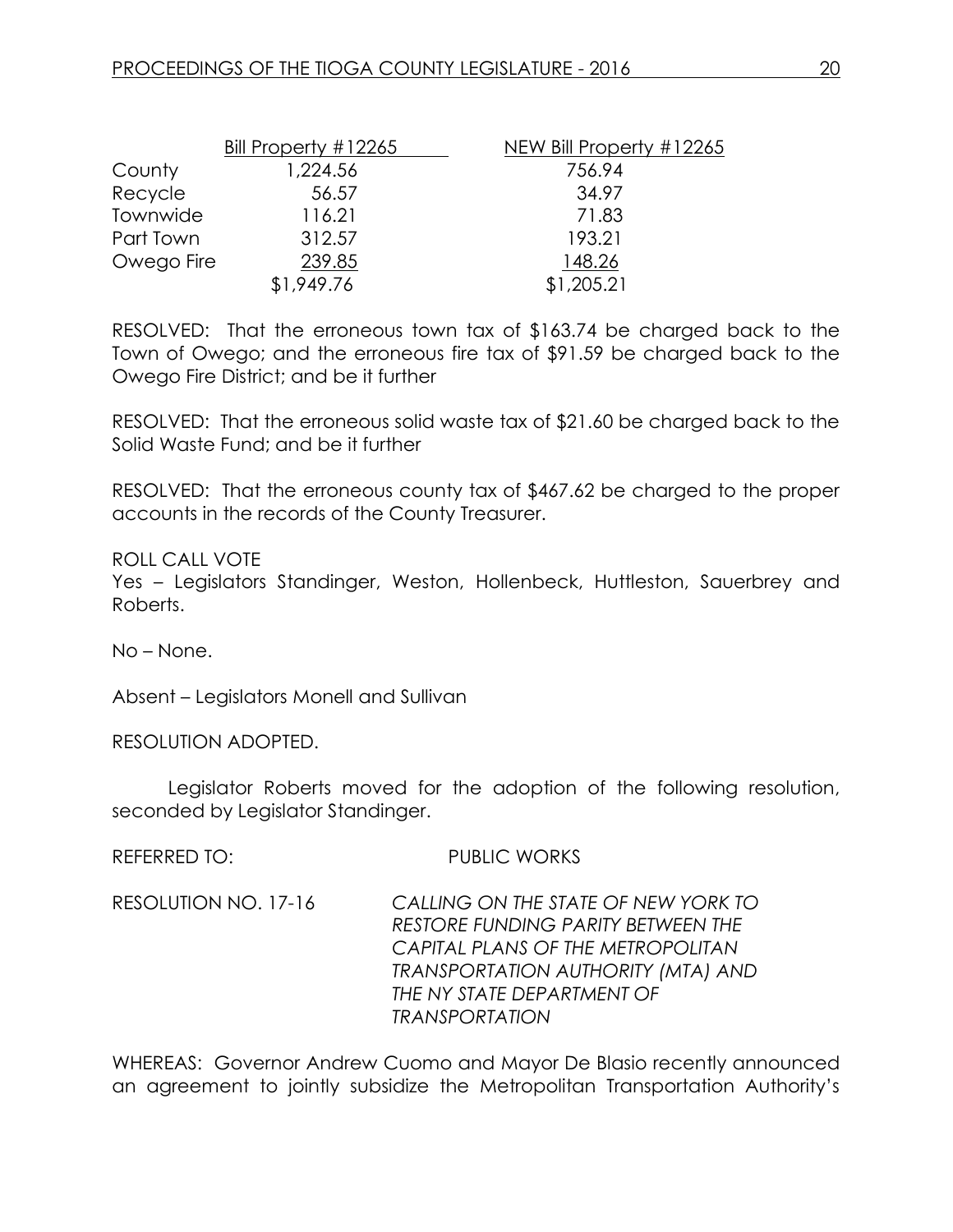(MTA) nearly \$11 billion funding gap for its 2015-19 five-year capital program; and

WHEREAS: As part of this agreement, the Governor is committing \$8.3 billion in state resources to cover the MTA plan's multi-year deficit; and

WHEREAS: While we may agree that this vital investment in downstate transit is needed, the state has yet to develop a new Department of Transportation 5 year Capital Plan designed to assess current conditions and determine investments needed to provide for the future needs of a modern, safe, reliable and efficient multimodal transportation system; and

WHEREAS: The enactment of the FAST Act, a fully funded five-year authorization of federal surface transportation programs that provides long-term federal funding predictability, should now facilitate the state to develop and fund a Transportation 5-Year Capital Plan; and

WHEREAS: Locally-owned roads and bridges account for 87 percent of the State's 110,000 miles of roadways and 50 percent of the State's 18,000 bridges and are responsible for a vast system of aging culverts. These locally-owned transportation facilities are deteriorating at a rapid rate as counties continue to struggle to find adequate funding for their maintenance and replacement; and

WHEREAS: Three of the last four DOT/MTA five-year capital programs were virtually identical in size; and

WHEREAS: For nearly two decades, through 2009, the parity agreement was honored and both five-year capital programs were similar in size as well as adopted within a month of each other. It is necessary to once again restore parity between the programs; and

WHEREAS: According to a 2014 Comptroller's report, thirty four percent (34%) of bridges are deficient and forty-eight percent (48%) of road pavements in the state are rated fair to poor and getting worse; therefore be it

RESOLVED: That the Tioga County Legislature calls upon Governor Cuomo and our State Legislative Delegation to work with our County and other local governments in order to develop and fully-fund a 5-Year Capital Plan that will provide the necessary and proper funding to New York's counties by substantially increasing CHIPS and Marchiselli funding and establishing a 5-Year State Aid to Local Bridge and Culvert Program to give them the ability to adequately maintain their infrastructure; and be it further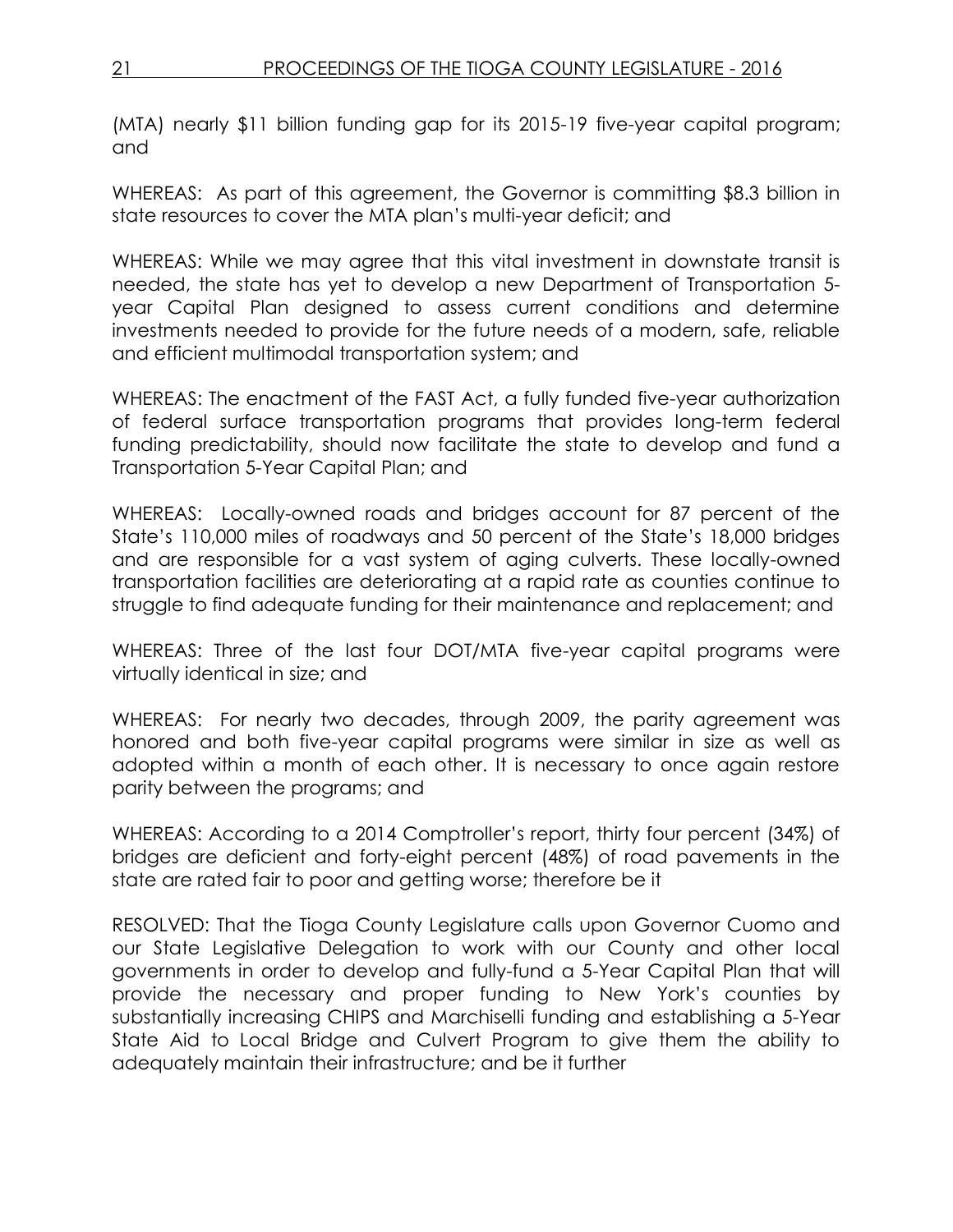RESOLVED: That restoring parity between the Department of Transportation's (DOT) highway and bridge Five-Year Capital Program and the MTA's Capital Program will assure each program is funded at a \$2.1 billion level, providing enough resources to help fund the local needs as described above; and be it further

RESOLVED: That the Tioga County Legislature shall forward copies of this resolution to Governor Andrew M. Cuomo, the New York State Legislature and all others deemed necessary and proper.

ROLL CALL VOTE

Yes – Legislators Standinger, Weston, Hollenbeck, Huttleston, Sauerbrey and Roberts.

No – None.

Absent – Legislators Monell and Sullivan

RESOLUTION ADOPTED.

Legislator Roberts moved for the adoption of the following resolution, seconded by Legislator Standinger.

REFERRED TO: PUBLIC WORKS COMMITTEE

RESOLUTION NO. 18-16 *AUTHORIZE THE TIOGA COUNTY DEPARTMENT OF PUBLIC WORKS TO USE 2016 CONTINGENCY FUNDS TO HAVE TAITEM ENGINEERING CONDUCT A TECHNICAL ANALYSIS FOR COMBINED HEAT AND POWER SYSTEM FOR THE PUBLIC SAFETY BUILDING*

WHEREAS: The Department of Public Works would like to investigate the feasibility of having Combined Heat and Power (CHP) at the Public Safety Building; and

WHEREAS: CHP is on-site electricity generation that captures the heat that would otherwise be wasted to provide useful thermal energy—such as steam or hot water—that can be used for space heating, cooling, and domestic hot water. Therefore, CHP can achieve efficiencies of over 80 percent, compared to 50 percent for conventional technologies; and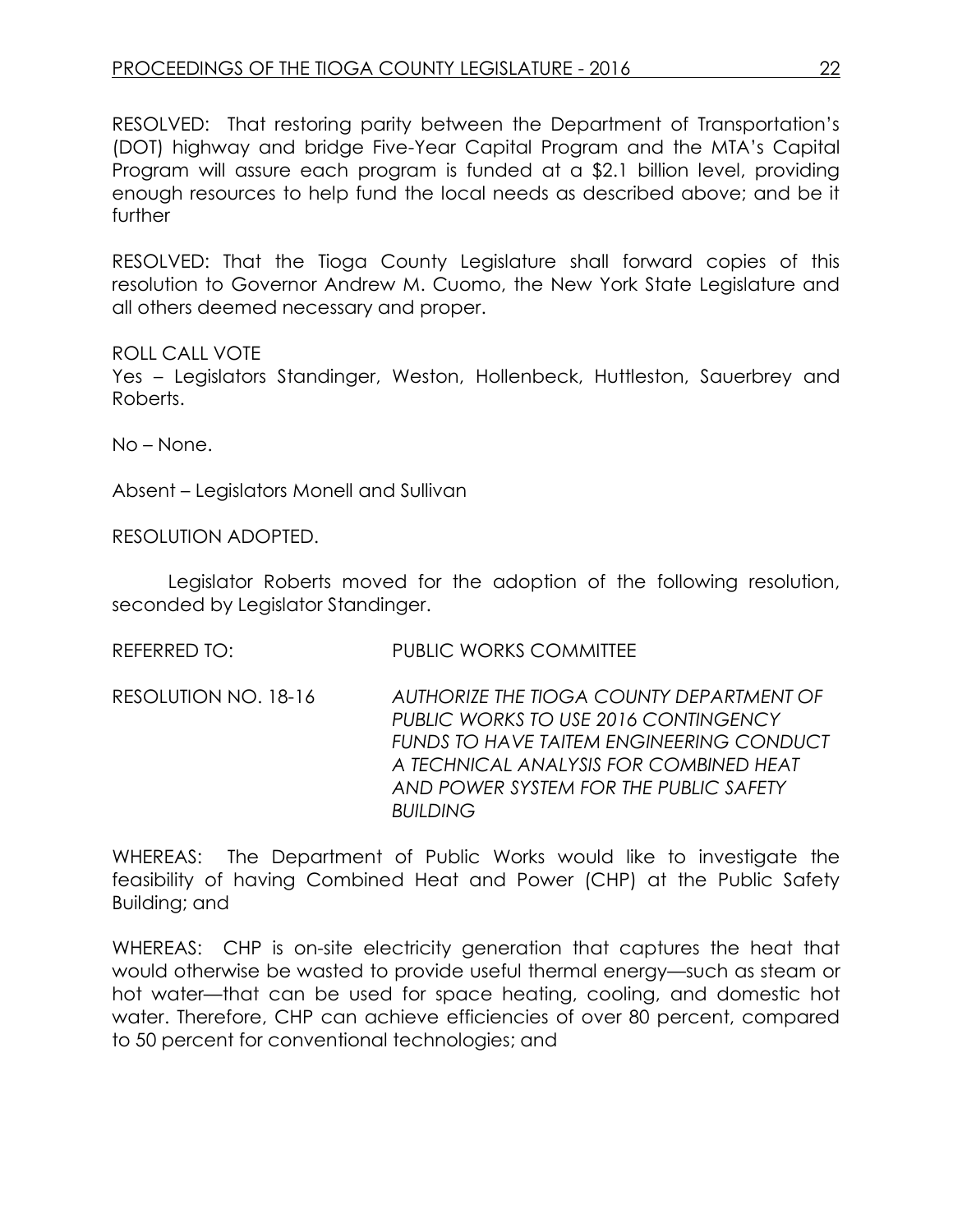WHEREAS: The Public Safety Building operates 365 days per year and is a critical infrastructure which makes CHP an attractive project for the Public Safety Building; and

WHEREAS: Taitem Engineering has conducted a preliminary study which indicates that a CHP system installed at the Public Safety Building with NYSERDA incentives would have a payback after 4 to 5 years; and

WHEREAS: Taitem Engineering has proposed to conduct a detailed technical analysis study at the cost of \$12,000.00 on the feasibility of said CHP; and

WHEREAS: NYSERDA offers incentives for detailed technical analysis under their FlexTech Program which would provide cost-share of 50% by NYSERDA; and

WHEREAS: Information obtained from said study would also be very helpful in obtaining upcoming grants in 2016-2017; therefore be it

RESOLVED: That the Tioga County Legislature authorize the Department of Public Works to transfer \$6,000.00 from contingency account to Buildings & Grounds Contract Services A1620 540140 and to have Taitem Engineering conduct a feasibility study for a CHP at the Public Safety Building.

Legislator Roberts made a motion to amend the resolution, seconded by Legislator Hollenbeck and amended as follows:

Remove "TO USE 2016 CONTINGENCY FUNDS" in the title

Remove "to transfer \$6,000.00 from contingency account to Buildings & Grounds Contract Services A1620 540140 and" in the Resolved.

ROLL CALL VOTE ON AMENDED RESOLUTION Yes – Legislators Standinger, Weston, Hollenbeck, Huttleston, Sauerbrey and Roberts.

No – None.

Absent – Legislators Monell and Sullivan

RESOLUTION ADOPTED.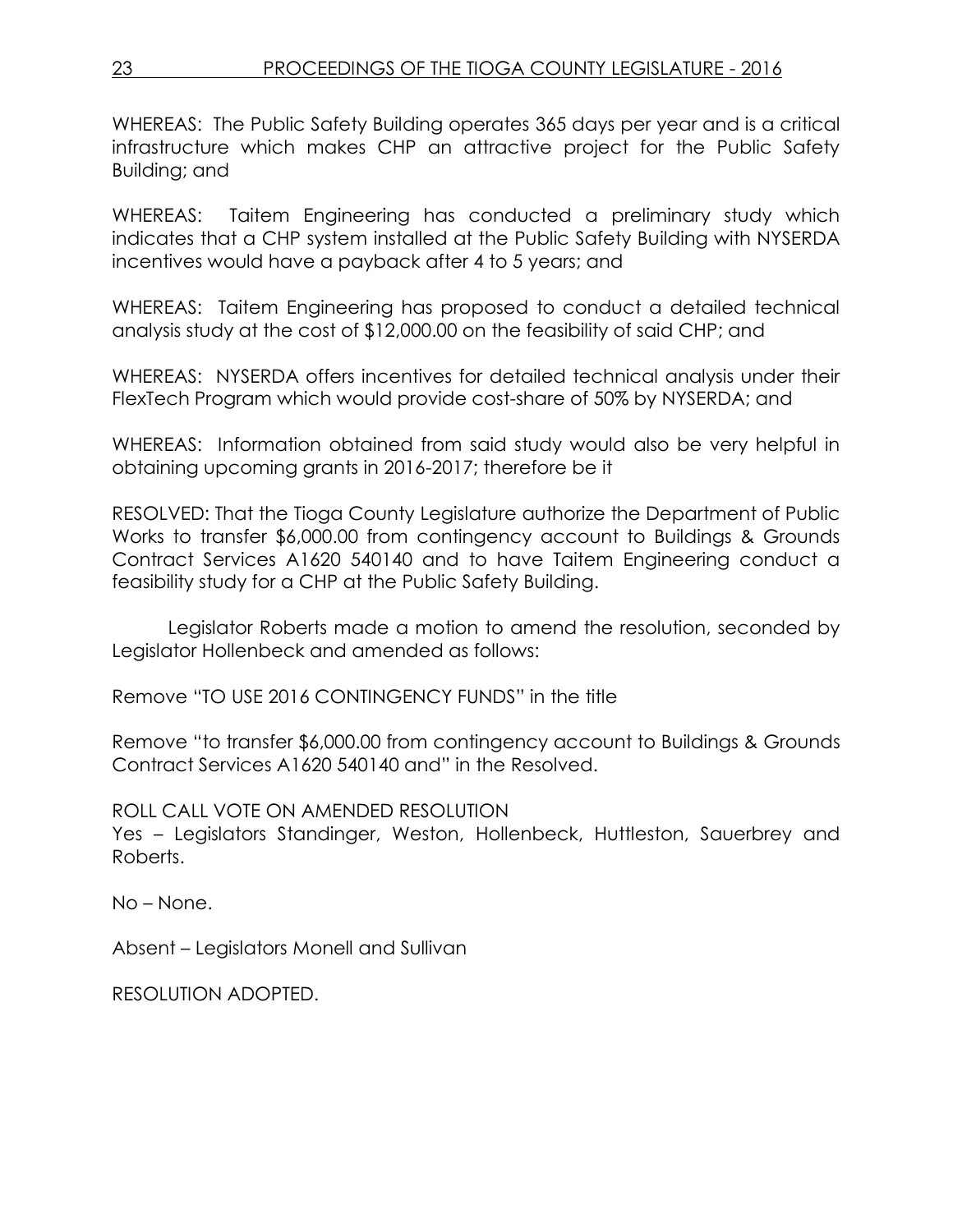ROLL CALL VOTE ON RESOLUTION AS AMENDED

Yes – Legislators Standinger, Weston, Hollenbeck, Huttleston, Sauerbrey and Roberts.

No – None.

Absent – Legislators Monell and Sullivan

RESOLUTION ADOPTED.

Legislator Roberts moved for the adoption of the following resolution, seconded by Legislator Standinger.

REFERRED TO: LEGISLATIVE WORKSESSION

RESOLUTION NO. 19–16 *AMEND POLICY 11*

*TRAVEL POLICY AND PROCEDURES*

WHEREAS: Policy 11 Travel Policy and Procedures need to be amended to update Exhibit A Meal Reimbursement Allowances; therefore be it

RESOLVED: That Policy 11 Travel Policy and Procedures be amended to update Exhibit A Meal Reimbursement Allowances as follows:

# EXHIBIT A

#### MEAL REIMBURSEMENT ALLOWANCES Effective January 1, 2016 Based on GENERAL SERVICES ADMINISTRATION

|                                                                                                             | <b>MEALS</b>                                   |            |           |
|-------------------------------------------------------------------------------------------------------------|------------------------------------------------|------------|-----------|
|                                                                                                             |                                                |            |           |
| Location                                                                                                    | County                                         | Allowances | Minus 30% |
|                                                                                                             |                                                |            |           |
| <b>Albany County</b>                                                                                        | Albany                                         | \$59.00    | \$41.00   |
| Binghamton/Owego                                                                                            | <b>Broome</b> and Tioga                        | \$59.00    | \$41.00   |
| <b>Buffalo</b>                                                                                              | Erie                                           | \$64.00    | \$45.00   |
| Floral Park/Garden City/<br><b>Great Neck</b>                                                               | Nassau                                         | \$69.00    | \$48.00   |
| <b>Glens Falls</b>                                                                                          | Warren                                         | \$64.00    | \$45.00   |
| Ithaca/Waterloo/Romulus                                                                                     | Tompkins and Seneca                            | \$59.00    | \$41.00   |
| Kingston                                                                                                    | Ulster                                         | \$69.00    | \$48.00   |
| Lake Placid                                                                                                 | <b>Essex</b>                                   | \$74.00    | \$52.00   |
| Manhattan (includes the<br>boroughs of Mahattan,<br>Brooklyn, the Bronx,<br><b>Oueens and Staten Island</b> | Bronx, Kings, New York, Queens<br>and Richmond | \$74.00    | \$52.00   |
| Niagara Falls                                                                                               | Niagara                                        | \$59.00    | \$41.00   |
| Nyack/Palisades                                                                                             | Rockland                                       | \$64.00    | \$45.00   |
| Poughkeepsie                                                                                                | Dutchess                                       | \$64.00    | \$45.00   |
| Riverhead/Ronkonkoma/<br>Melville                                                                           | Suffolk                                        | \$64.00    | \$45.00   |
| Rochester                                                                                                   | Monroe                                         | \$59.00    | \$41.00   |
| Saratoga Springs/Schenectady                                                                                | Saratoga and Schenectady                       | \$64.00    | \$45.00   |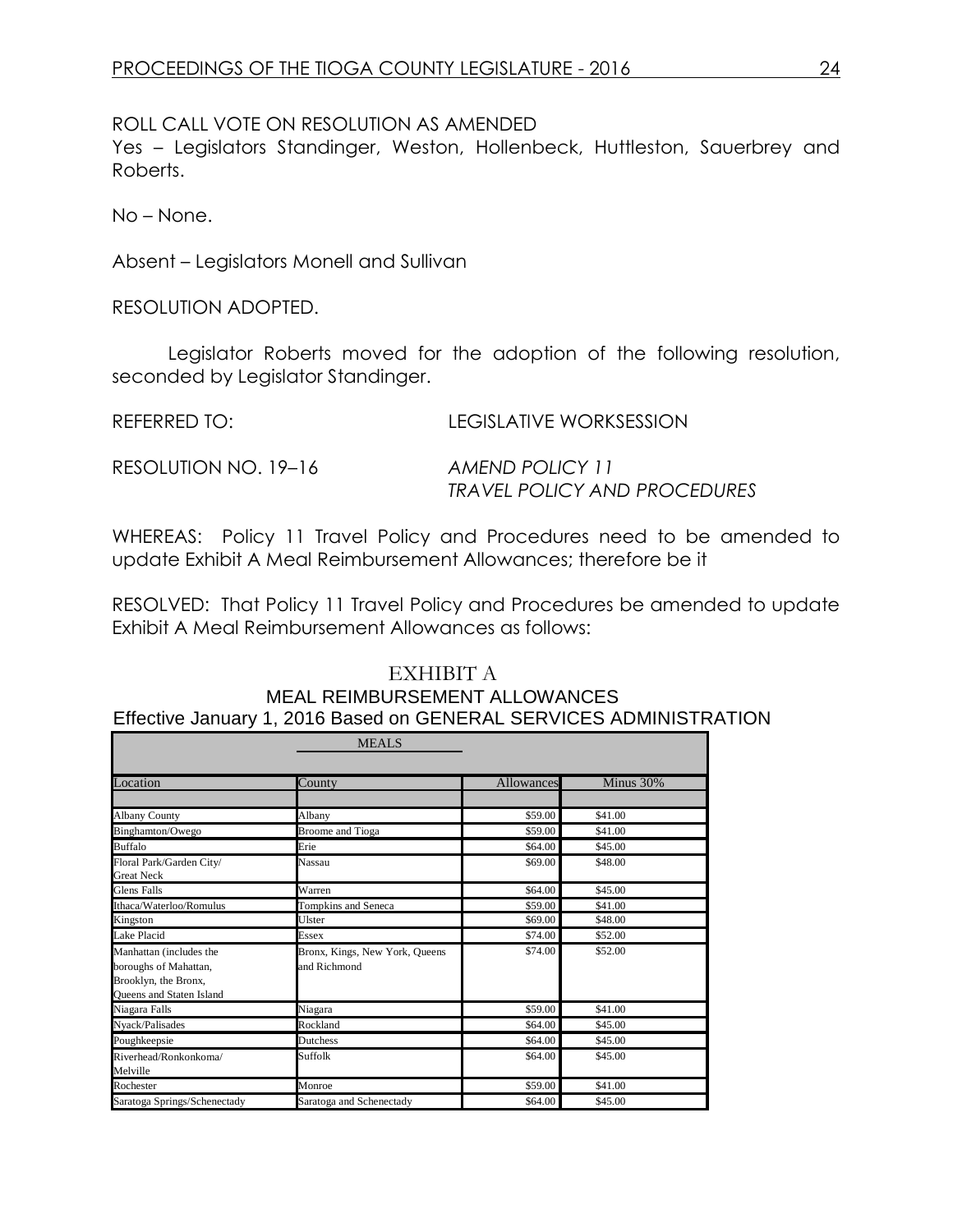| Syracuse                                                                                                                                                                                                                                                                                                                                                        | Onondaga    | \$59.00 | \$41.00 |  |
|-----------------------------------------------------------------------------------------------------------------------------------------------------------------------------------------------------------------------------------------------------------------------------------------------------------------------------------------------------------------|-------------|---------|---------|--|
| Tarrytown/White Plains/<br>New Rochelle                                                                                                                                                                                                                                                                                                                         | Westchester | \$64.00 | \$45.00 |  |
| Troy                                                                                                                                                                                                                                                                                                                                                            | Rensselaer  | \$64.00 | \$45.00 |  |
| Watertown                                                                                                                                                                                                                                                                                                                                                       | Jefferson   | \$54.00 | \$39.00 |  |
| <b>West Point</b>                                                                                                                                                                                                                                                                                                                                               | Orange      | \$59.00 | \$41.00 |  |
| NYS Counties not listed above                                                                                                                                                                                                                                                                                                                                   |             | \$51.00 | \$36.00 |  |
| <b>Outside New York State</b>                                                                                                                                                                                                                                                                                                                                   |             | \$51.00 | \$36.00 |  |
| http://www.gsa.gov/Portal/gsa/ep/contentView.do.?contentType=GSA BASIC&contentId=14235<br>********Click on per diem and then click on the State where you are going.<br>Use the M&IE column for the location<br>If the location is not shown on the list then the \$51.00 rate applies<br>You may want to bookmark the above link for easy access in the future |             |         |         |  |

| Meal Reimbursement Allowances Breakdown<br>Effective 1/1/16 Based on General Services Administration |            |             |            |        |      |        |            |        |            |        |            |        |
|------------------------------------------------------------------------------------------------------|------------|-------------|------------|--------|------|--------|------------|--------|------------|--------|------------|--------|
|                                                                                                      | <b>GSA</b> | $-30%$      | <b>GSA</b> | $-30%$ | GSA  | $-30%$ | <b>GSA</b> | $-30%$ | <b>GSA</b> | $30\%$ | <b>GSA</b> | $-30%$ |
| Total                                                                                                | \$51       | <b>\$36</b> | \$54       | \$39   | \$59 | \$41   | \$64       | \$45   | \$69       | \$48   | \$74       | \$52   |
| <b>Breakfast</b>                                                                                     | \$11       | \$8         | \$12       | \$9    | \$13 | \$9    | \$15       | \$10   | \$16       | \$11   | \$17       | \$12   |
| Lunch                                                                                                | \$12       | \$8         | \$13       | \$9    | \$15 | \$10   | \$16       | \$11   | \$17       | \$12   | \$18       | \$13   |
| Dinner                                                                                               | \$23       | \$16        | \$24       | \$17   | \$26 | \$18   | \$28       | \$20   | \$31       | \$21   | \$34       | \$23   |
| Incidentals                                                                                          | \$5        | \$4         | \$5        | \$4    | \$5  | \$4    | \$5        | \$4    | \$5        | \$4    | \$5        | \$4    |

And be it further

RESOLVED: That the remainder of Policy 11 shall remain in full force and effect.

### ROLL CALL VOTE

Yes – Legislators Standinger, Weston, Hollenbeck, Huttleston, Sauerbrey and Roberts.

No – None.

Absent – Legislators Monell and Sullivan

RESOLUTION ADOPTED.

Legislator Hollenbeck moved for the adoption of the following resolution, seconded by Legislator Roberts.

REFERRED TO: LEGISLATIVE WORKSESSION RESOLUTION NO. 20–16 *AMEND POLICY 23 PURCHASING AND PAYMENT POLICY*

WHEREAS: Policy 23 Purchasing and Payment Policy needs to be amended to update the dollar amount of a requisition; therefore be it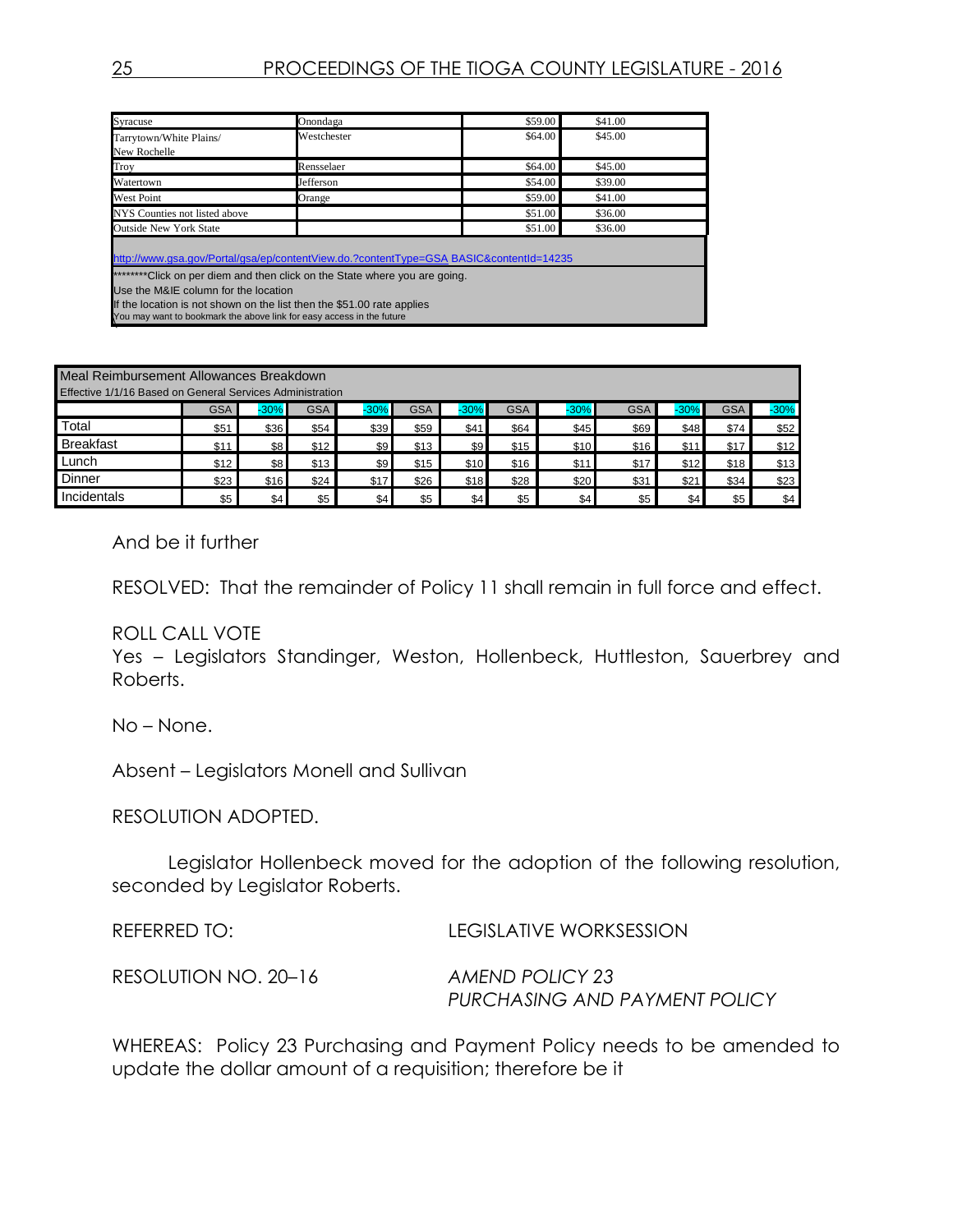RESOLVED: That Policy 23 Purchasing and Payment Policy amend Section VI. Accounts Payable as follows:

Any increase in the dollar amount of a requisition over \$100.00 that has been released for a BPO or PO from the original issue amount will need a Purchase Order Change Order with explanation in Munis, which will go through workflow. The County Auditor will then make a determination to approve said increase or deny.

And be it further

RESOLVED: That the remainder of Policy 23 shall remain in full force and effect.

ROLL CALL VOTE Yes – Legislators Standinger, Weston, Hollenbeck, Huttleston, Sauerbrey and Roberts.

No – None.

Absent – Legislators Monell and Sullivan.

RESOLUTION ADOPTED.

Legislator Roberts moved for the adoption of the following resolution, seconded by Legislator Standinger.

REFERRED TO: INFORMATION TECHNOLOGY RESOLUTION NO. 21–16 *AMEND POLICY 58 SOCIAL MEDIA USE*

WHEREAS: The Tioga County Legislature recently adopted a revised Policy 43 titled Tioga County's Comprehensive Information Security Policy; and

WHEREAS: Other Tioga County policies affected by the change in Policy 43 need to be updated or modified; and

WHEREAS: The Information Technology department has identified changes required in Policy 58 Social Media Use; therefore be it

RESOLVED: That Policy 58 Social Media Use be amended as follows: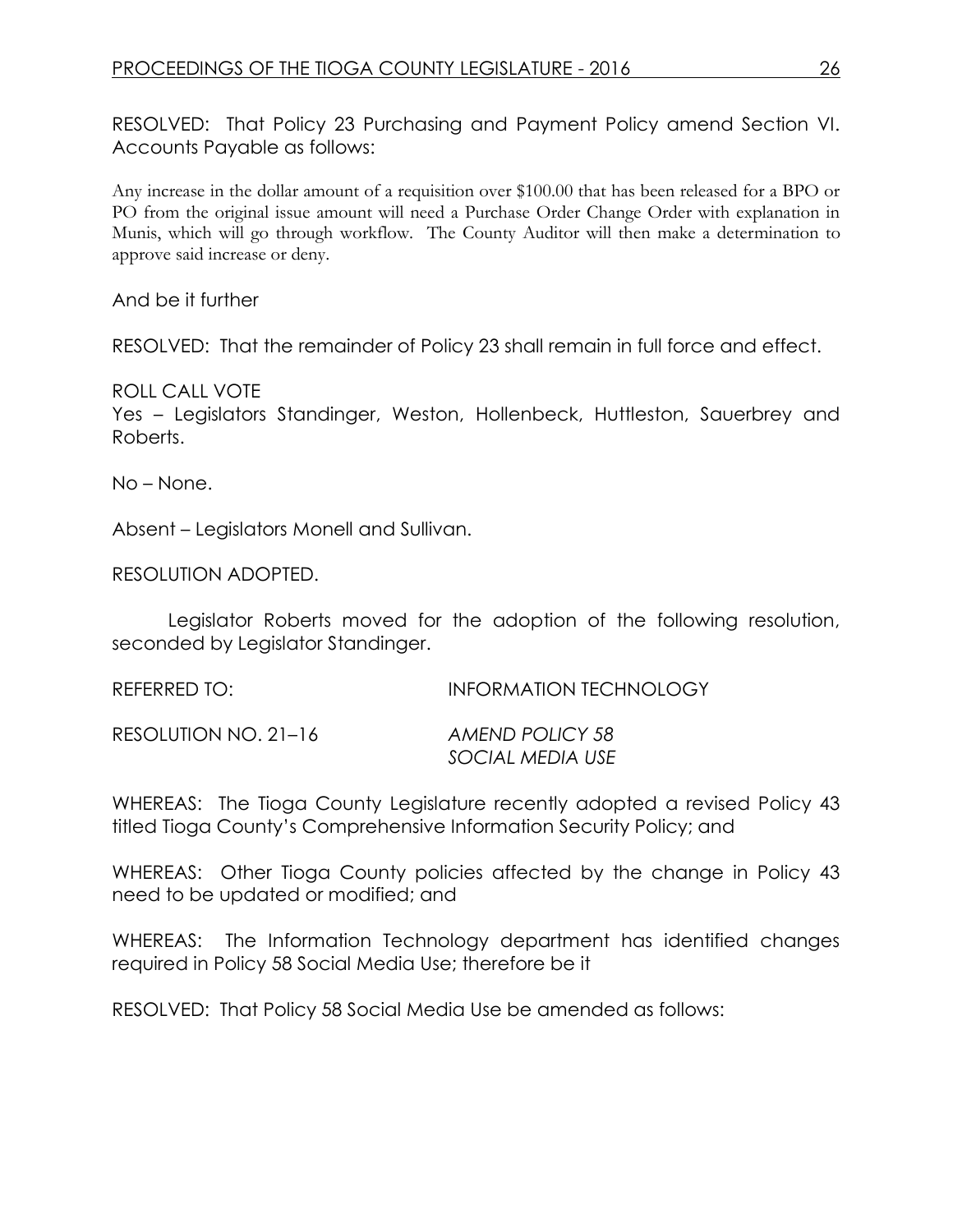Paragraph III.2 – Regulations on Personal Use:

Replace existing language with the following: "All devices provided by Tioga County are the County's property and shall only be utilized in compliance with the Acceptable Use provisions defined in Policy 43 (IV.E through I)".

Paragraph IV.8 – Regulations on Use for County Business:

Append the following to existing language: "Passwords utilized must meet minimum requirements defined in Policy 43 VI.A.3" .

Paragraph IV.10 – Regulations on Use for County Business:

Modify existing language to the following: "Departmental use of social media must comply with Policy 43 as well as all applicable Federal, State, and County laws and procedures including, but not limited to copyright, records retention, public records laws, ediscovery, privacy protection laws, fair use and financial disclosure laws, HIPAA and any other applicable laws. Questions are to be referred to the County Attorney."

And be it further

RESOLVED: That the remainder of Policy 58 Social Media Use shall remain in full force and effect.

# ROLL CALL VOTE

Yes – Legislators Standinger, Weston, Hollenbeck, Huttleston, Sauerbrey and Roberts.

No – None.

Absent – Legislators Monell and Sullivan.

# RESOLUTION ADOPTED.

Legislator Hollenbeck moved for the adoption of the following resolution, seconded by Legislator Standinger.

| REFERRED TO:         | PERSONNEL COMMITTEE<br>LEGISLATIVE COMMITTEE                                     |
|----------------------|----------------------------------------------------------------------------------|
| RESOLUTION NO. 22-16 | AUTHORIZE REAPPOINTMENT OF<br><b>PERSONNEL OFFICER</b><br>(PERSONNEL DEPARTMENT) |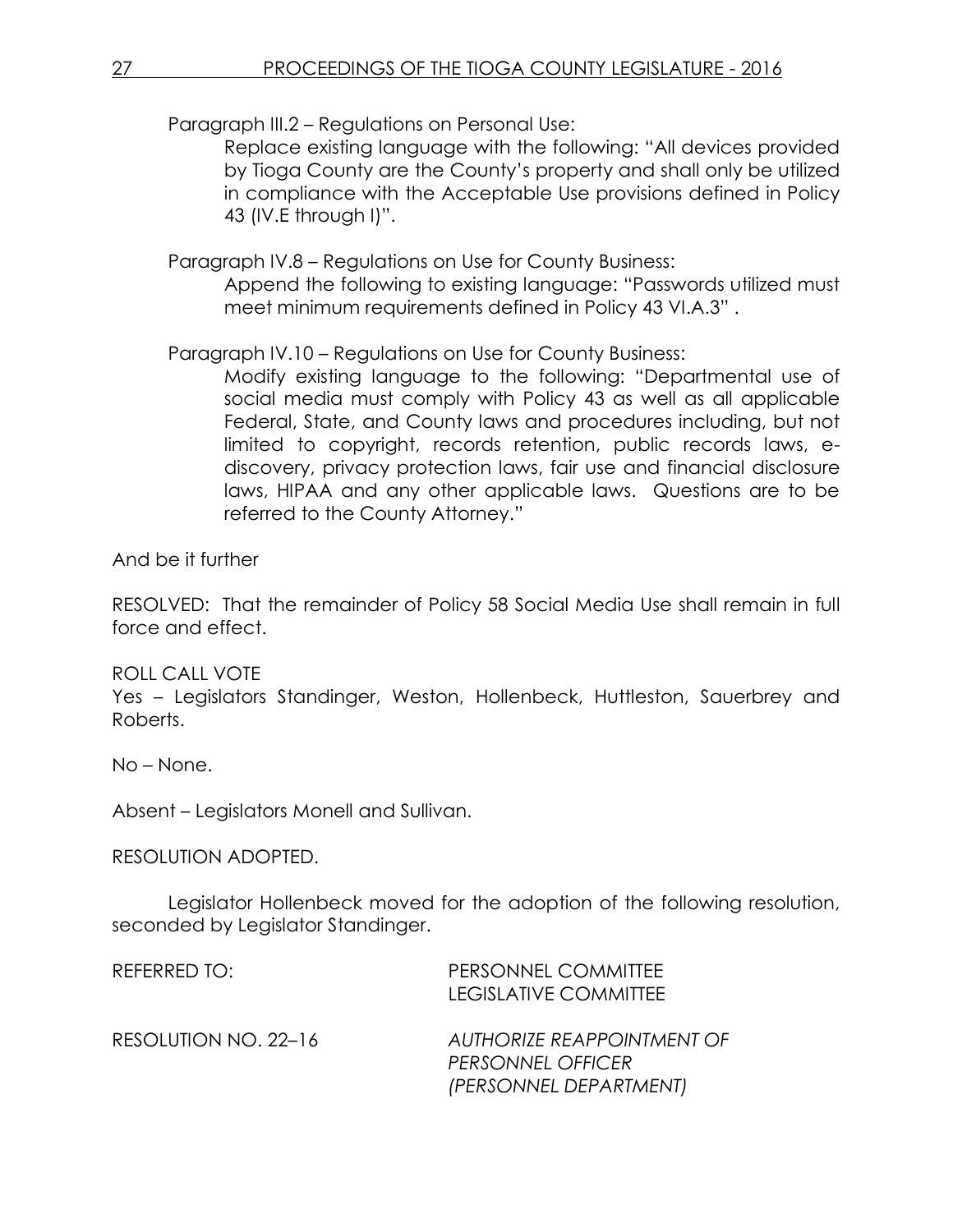WHEREAS: The current 6 year term for Personnel Officer Bethany O'Rourke will expire on March 17, 2016; and

WHEREAS: The County Legislature would like to reappoint Ms. O'Rourke for another 6 year term; therefore be it

RESOLVED: That Bethany O'Rourke is hereby reappointed as Personnel Officer for another 6 year term, which shall cover March 18, 2016 through March 17, 2022.

ROLL CALL VOTE Yes – Legislators Standinger, Weston, Hollenbeck, Huttleston, Sauerbrey and Roberts.

No – None.

Absent – Legislators Monell and Sullivan

RESOLUTION ADOPTED.

Legislator Hollenbeck made a motion to have the following late-filed resolution considered, seconded by Legislator Roberts and carried.

Legislator Hollenbeck moved for the adoption of the following resolution, seconded by Legislator Standinger.

| REFERRED TO:         | <b>FINANCE COMMITTEE</b>              |
|----------------------|---------------------------------------|
| RESOLUTION NO. 23-16 | ERRONEOUS ASSESSMENT<br>TOWN OF TIOGA |

WHEREAS: An application for Corrected Tax Roll for the year 2016 indicates that parcel #1036 in the Town of Tioga assessed to Arroyo Family Trust on the 2016 tax roll of the Town of Tioga is erroneous in that the Veterans exemptions were removed in error and the correct taxable value for town and county purposes should be \$6,613; be it therefore

RESOLVED: That a new bill be issued to Arroyo Family Trust by the Town of Tioga Tax Collector as follows:

|          | Original Bill #37 | Corrected Bill #37 |
|----------|-------------------|--------------------|
| County   | \$1,118.46        | \$ 840.50          |
| Recycle  | 51.67             | 38.83              |
| Townwide | 440.39            | 330.94             |